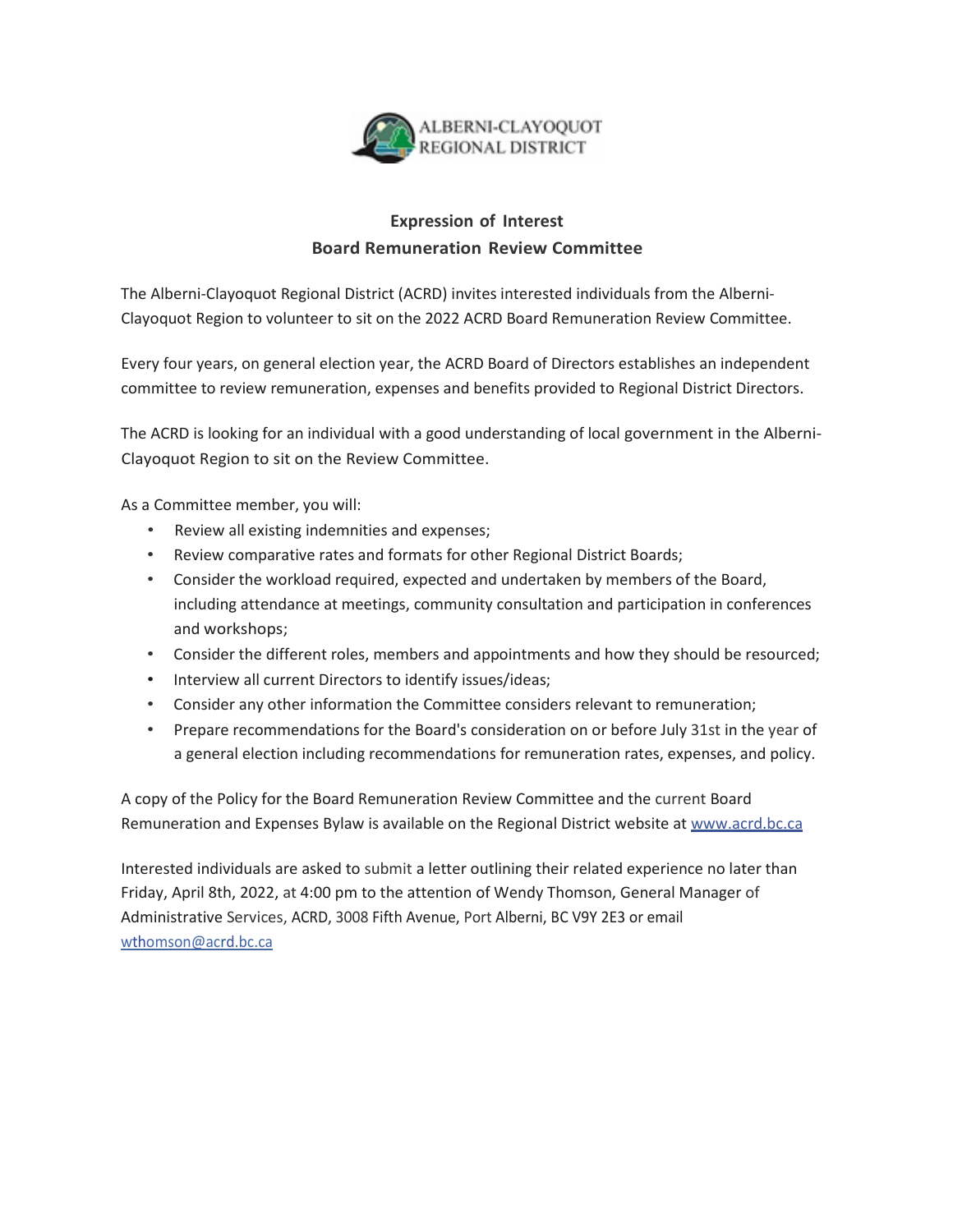

#### Alberni-Clayoquot Regional District

### **Board Remuneration Review Policy**

Policy Issued by: Board of Directors Date Adopted: February 12, 2014 Dates Amended: May 9, 2018

### *Purpose*

To establish a process, which is reasonable, independent and transparent, to be used in determining the remuneration, expenses and benefits provided to Regional District Directors.

### *Policy*

- 1. The Regional District provides remuneration, expenses and benefits to Directors under provisions of the *Local Government Act*.
- 2. The ACRD Board sets the remuneration, expenses and benefits by bylaw cited as "*Board Remuneration, Expenses and Benefits Bylaw".*
- 3. The *Board Remuneration, Expenses and Benefits Bylaw* is reviewed every four years on general election year. An independent "Board Remuneration Review Committee" is established by the ACRD Board to conduct the review. The Committee is to assess the workload of the Chairperson, Vice-Chairperson and Directors for the ACRD and to recommend an independent unbiased reasonable level of remuneration for members of the Board.

#### *Procedure*

- 1. Every **four years** in **March** of general election year, the ACRD Board will appoint three independent members to sit on a "Board Remuneration Review Committee".
- 2. Two of the appointed members will be previous Directors of the ACRD Board. The third will be a member at large from the region. The Regional District will put out a call for submissions for a member at large to sit as a volunteer on the Committee. The ACRD Board will review the submissions and select an individual with a good understanding of local government in the region.
- 3. As per the Terms of Reference below, the Board Remuneration Review Committee will prepare recommendations for the Board's consideration on or before **the end of July** in the year of the general election.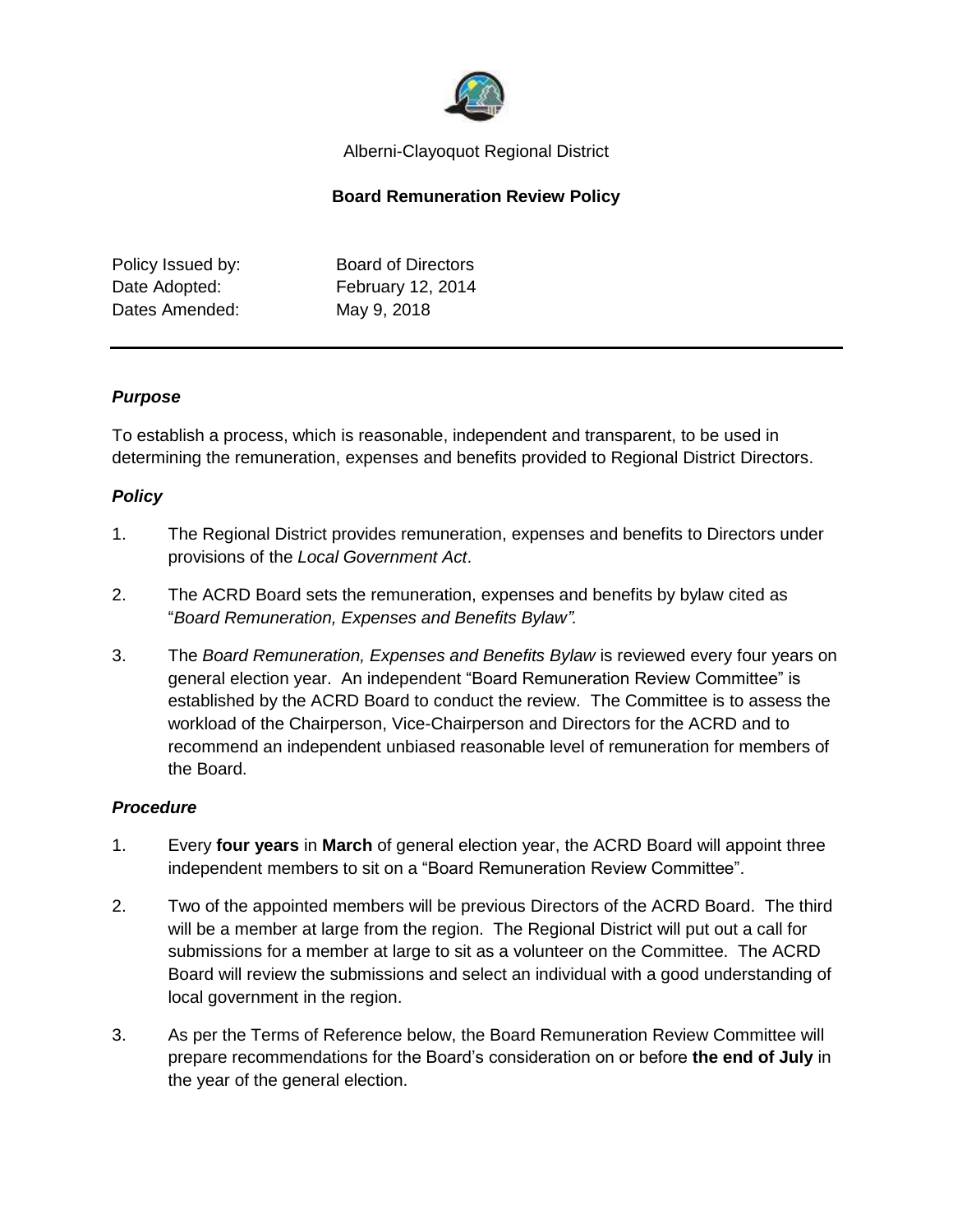4. Recommendations on remuneration, expenses and benefits accepted by the ACRD Board will be set by bylaw and will come into effect in **December** following the general election.

#### *Committee Terms of Reference*

The Board Remuneration Review Committee will undertake the following:

- Review all existing indemnities, expenses and benefits as per the current Bylaw;
- Review comparative rates and formats for other Regional District Boards;
- Consider the workload required, expected and undertaken by members of the Board;
- Consider processes for approval;
- Consider the different roles, members and appointments and how they should be resourced;
- Interview all current Directors to identify issues/ideas;
- Consider Chairperson and Vice-Chairperson's authority to attend meetings, ceremonies, community events etc. on behalf of the Regional District without prior approval from the Regional District Board;
- Consider any other pertinent data relating to indemnities;
- Consider applicable policies for attendance at conferences, workshops;
- Recommend any formula which may provide a reasonable basis for establishing remuneration on an ongoing basis;
- The Committee may call upon the Chief Administrative Officer, Manager of Administrative Services or Manager of Finance as resource persons;
- **Consider compensation for Directors' role in the event of an emergency;**
- **Consider implications to elected officials with respect to the changes to the Canada Revenue Agency tax exemption**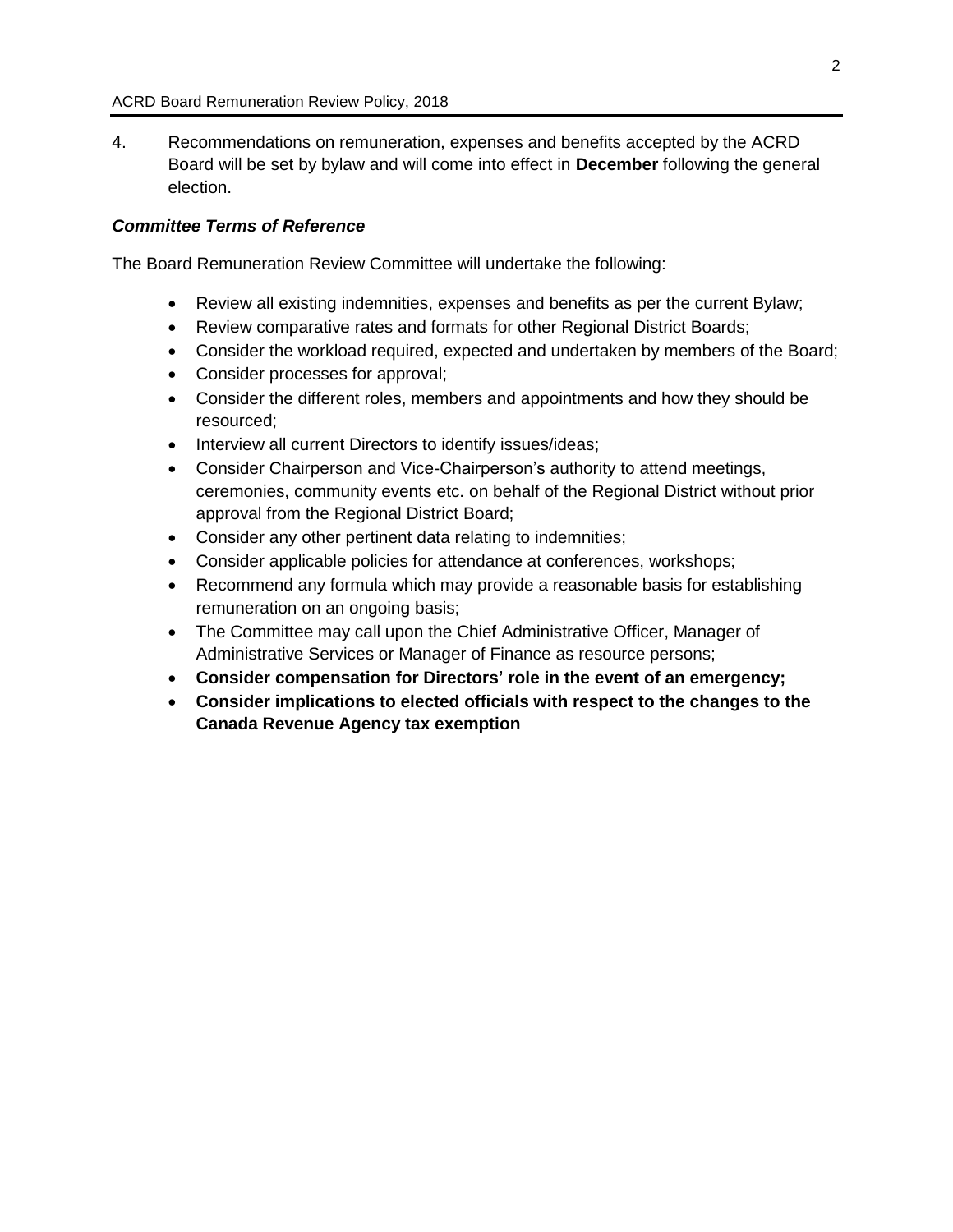

# **Bylaw No. A1084**

# **A Bylaw to Provide for Board Member Remuneration, Expenses and Benefits**

# **CONSOLIDATED FOR CONVENIENCE ONLY DATE**

The amendment bylaw(s) listed below have been incorporated into *Bylaw No. A1084, Board Remuneration, Expenses and Benefits* for convenience purposes only. Persons making use of the consolidated version of Bylaw No. A1084 are advised that it is not a legal document and that for the purpose of interpreting and applying the law, the original bylaw(s) must be consulted. Certified copies of original bylaws are available through the Corporate Officer.

| <b>AMENDMENT BYLAW</b>       | <b>EFFECTIVE DATE</b> |
|------------------------------|-----------------------|
| Board Remuneration,          | December 12, 2018     |
| <b>Expenses and Benefits</b> |                       |
| Bylaw Amendment No.          |                       |
| A1084-1, 2018                |                       |
| <b>Board Remuneration,</b>   | October 28, 2020      |
| <b>Expenses and Benefits</b> |                       |
| Bylaw Amendment No.          |                       |
| A1084-2, 2020                |                       |

Bylaw numbers appearing in the margin of this consolidated version refer to the applicable amendment bylaw.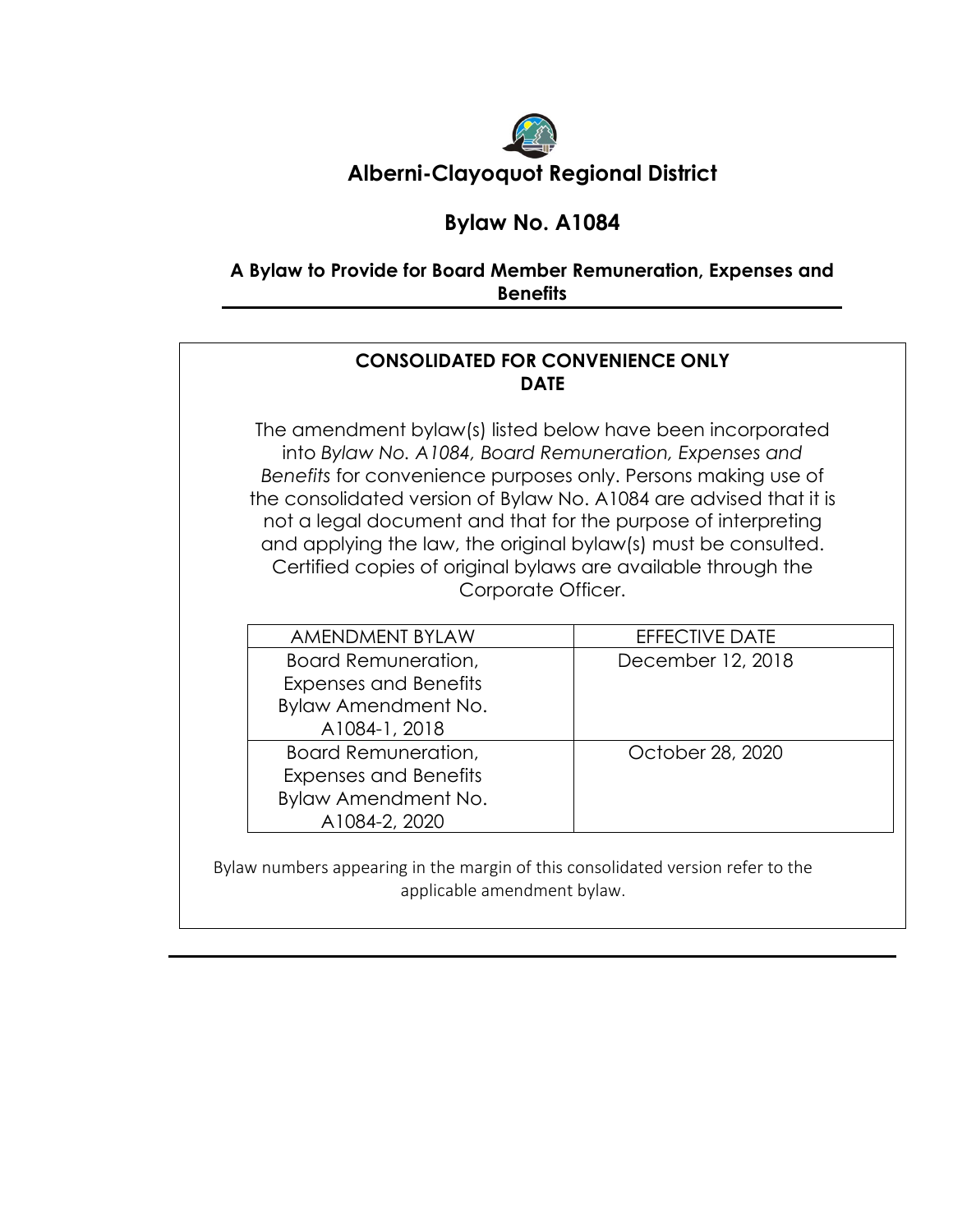**WHEREAS** the Board of the Alberni-Clayoquot Regional District, may by bylaw, provide for remuneration, expenses and benefits for Directors and Alternate Directors.

 **NOW THEREFORE** the Board of the Alberni-Clayoquot Regional District, in open meeting assembled, enacts as follows:

## **Definitions**

- 1. In this Bylaw:
	- a. **"Director"** means a person elected or appointed as a Director to the Regional District of Alberni-Clayoquot Board, and includes alternate Directors when that alternate Director is acting in place of a Director;
	- b. **"Regional District"** means the Alberni-Clayoquot Regional District;

## **Remuneration**

2. The Remuneration for Directors is set out in Schedule "A" of this bylaw.

## **Expenses**

- 3. In addition to the Remuneration paid in Section 2, a Director is entitled to:
	- a. Be reimbursed for out of pocket costs or to otherwise have the Regional District pay the cost of the following:<br>i. Standard accommodation:
		- i. Standard accommodation;<br>ii. Ferry fares for vehicle and
		- Ferry fares for vehicle and driver and other passengers, if any, travelling on Regional District business;
		- iii. Taxi or shuttle bus;<br>iv. Parking:
		- Parking;
		- v. Motor vehicle rental, including mileage and insurance costs;
		- vi. Air fare;
	- b. Be paid an expense allowance:
		- i. for each meal at the following per diem rates:<br>**620.00** Breakfast
			- $\bullet$  Breakfast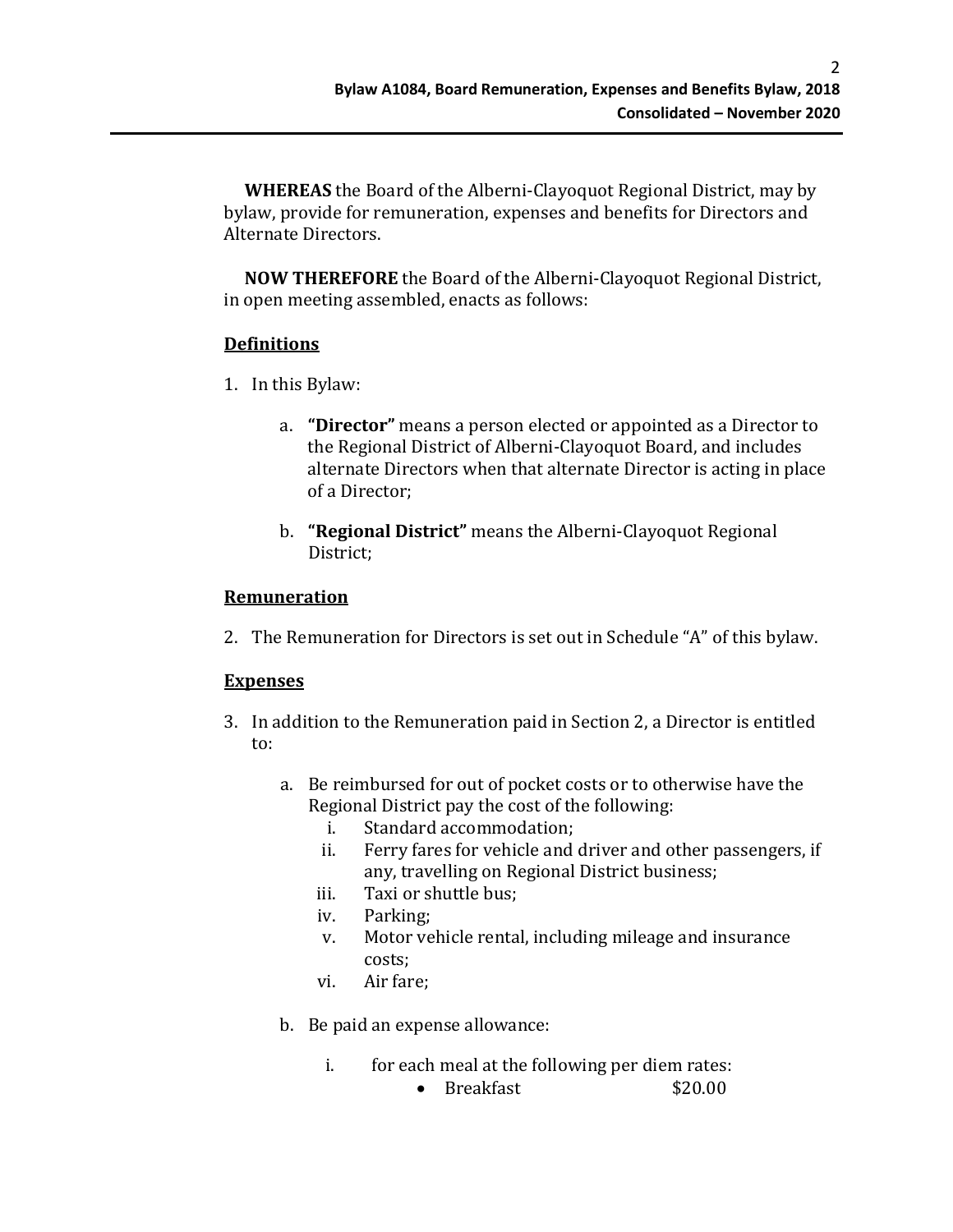3

| $\bullet$ Lunch  | \$25.00 |
|------------------|---------|
| $\bullet$ Dinner | \$30.00 |

for Vancouver, Victoria, Whistler or Kelowna, the following allowances shall be paid for each meal that is taken during the trip:

| $\bullet$ | Breakfast        | \$25.00 |
|-----------|------------------|---------|
|           | $\bullet$ Lunch  | \$30.00 |
|           | $\bullet$ Dinner | \$35.00 |

- ii. of \$20.00 per night away from home for incidental costs;
- iii. of \$0.52 per kilometer, or the provincial government mileage rate as reviewed by staff each April, whichever is higher, for travel on paved roads and an additional \$0.20 per kilometer for travel on gravel roads where the Director provides a vehicle;
- iv. where private lodging is used in lieu of a hotel, reimbursement of \$50 per day;
- c. Be reimbursed for long distance telephone charges for calls on Regional District business.
- 4. No payment will be made, under Section 2 or 3, to a Director for any costs incurred unless they were incurred in the conduct of the Regional District's affairs to attend:
	- a. Regional District Board or Committee meetings;
	- b. External board, committee or commission meetings in which Directors have been appointed to sit on by the Regional District Board;
	- c. Policy Committee meeting in relation to an activated Emergency Operations Centre;
	- d. Union of BC Municipalities Convention;
	- e. Association of Vancouver Island and Coastal Communities Convention;
	- f. Any other meeting, convention or seminar approved by the Regional District Board;
	- g. Administrative tribunal or court proceeding;
	- h. Public Hearings

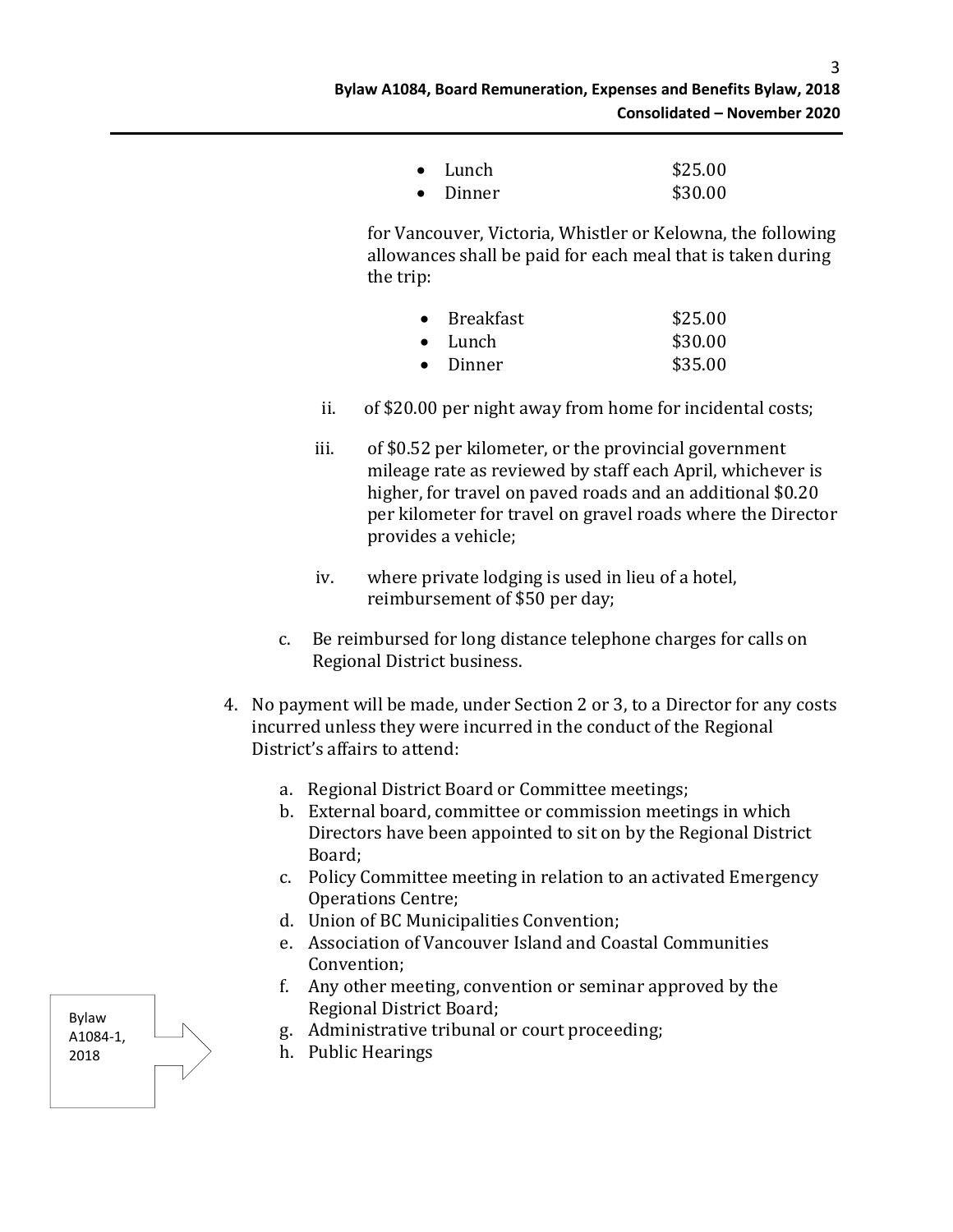4

- 5. Notwithstanding Section 4, the Chairperson of the Board of Directors may authorize any Director or the Chairperson to attend any meeting related to Regional District business without prior approval of the Board of Directors and shall be entitled to payments under Section 2 and 3. The Chairperson shall report the meeting and purpose to the Chief Administrative Officer and the Regional District Board at the next regular meeting.
- 6. The Regional District will not reimburse travel and expenses for Director's spouses at conferences and conventions and will not pay for partners programs at AVICC, UBCM or any other conference and conventions.

## **Expense Submissions**

- 7. Directors must submit expense claims within 60 days of incurring the expense. No claims for the previous year will be accepted after January 31st of each year.
- 8. Expense claims **must** be supported by all appropriate receipts.
- 9. The finance department's role in reviewing claims is to verify the amounts in accordance with this bylaw. Any issues, discrepancies or conflict in interpretation shall be referred to the Chairperson together with the Chief Administrative Officer for review and adjudication. If the matter is not resolved to the satisfaction of the Director, the matter will be referred to the Board of Directors.
- 10. The Remuneration payable under section 2 and 3 of this bylaw shall be paid biweekly through the Regional District payroll system.

## **No Double Dipping**

11. In no case will the Regional District reimburse or pay for any costs claimed by a Director where those costs have been or will be paid by any other organization.

## **Benefits**

12. Directors are, subject to insurance carrier requirements, eligible for medical, extended health, dental and group life insurance benefits for themselves and their dependents on the same basis that the Regional District provides those benefits to its employees, provided that all costs

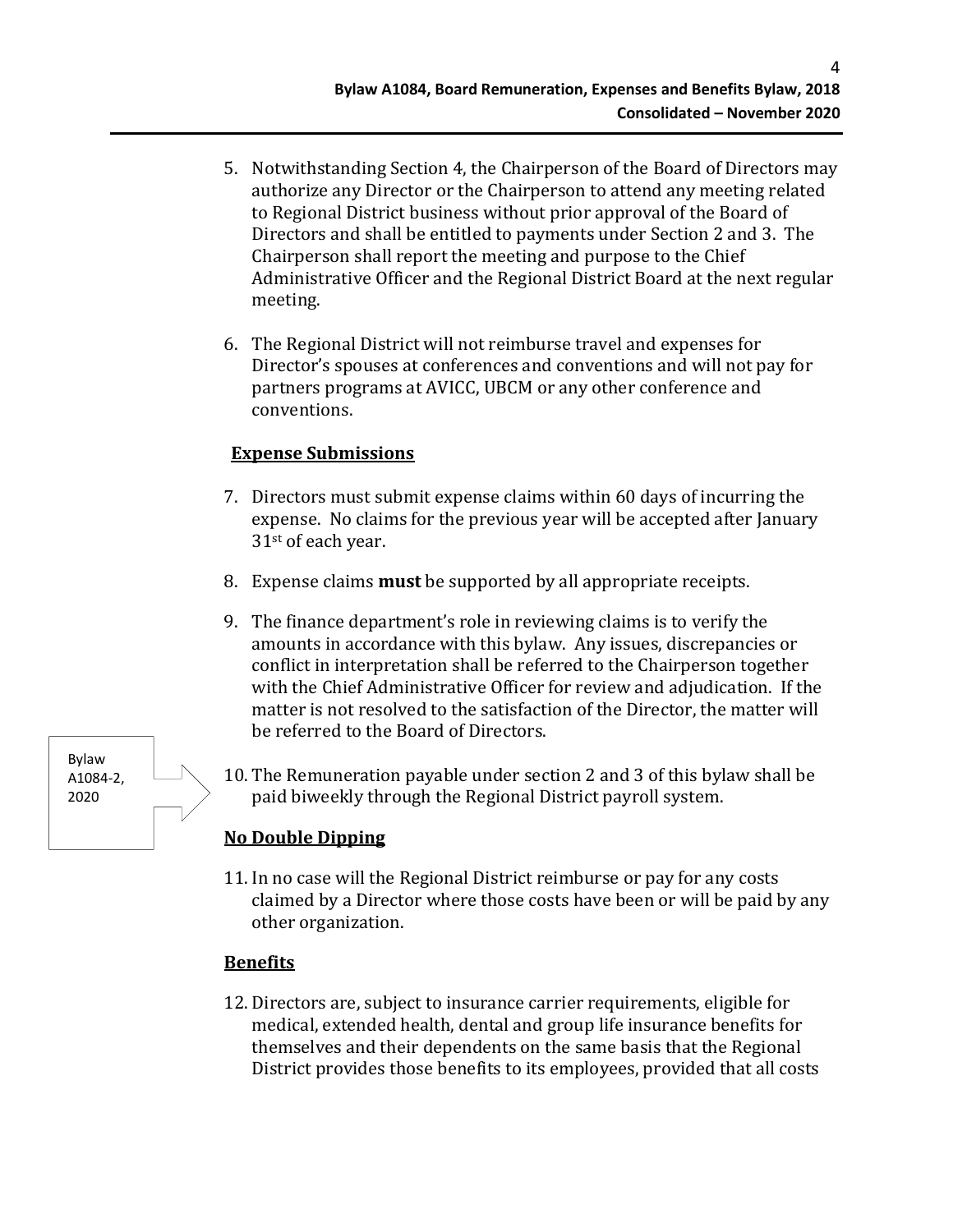for those benefits are paid in full by the Director.

13. The Regional District shall obtain and pay the premiums for accident insurance coverage for Directors while on Regional District business.

# **Regional District Purchased Equipment**

14. At the end of a Director's term, all equipment purchased by the Regional District for that Director will be returned to the Regional District or be offered to that Director for a depreciated value.

# **Future Changes to Annual Remuneration**

15. An independent review of Directors Remuneration, allowances and benefits shall be conducted every 4 years prior to the next local government election.

# **Citation**

16. This Bylaw may be cited for all purposes as *"Board Remuneration, Expenses and Benefits Bylaw No. A1084, 2018"*

## **Repeal**

17. Bylaw No. A1078, Board Remuneration, Expenses and Benefits Bylaw is repealed on October 31, 2018.



# **Effective Date**

18. This bylaw shall come into effect on October 29, 2018.